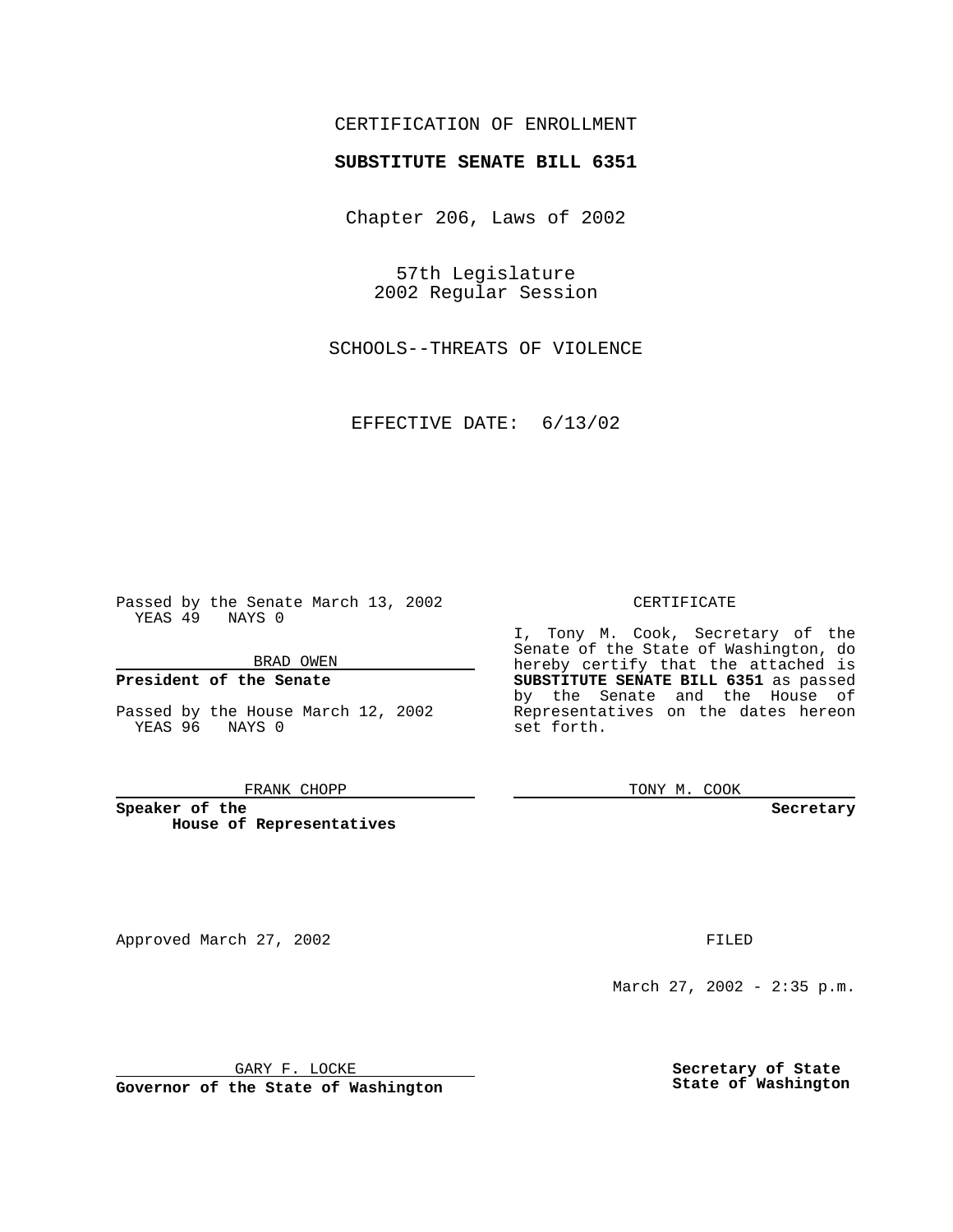# **SUBSTITUTE SENATE BILL 6351** \_\_\_\_\_\_\_\_\_\_\_\_\_\_\_\_\_\_\_\_\_\_\_\_\_\_\_\_\_\_\_\_\_\_\_\_\_\_\_\_\_\_\_\_\_\_\_

\_\_\_\_\_\_\_\_\_\_\_\_\_\_\_\_\_\_\_\_\_\_\_\_\_\_\_\_\_\_\_\_\_\_\_\_\_\_\_\_\_\_\_\_\_\_\_

## AS AMENDED BY THE HOUSE

Passed Legislature - 2002 Regular Session

#### **State of Washington 57th Legislature 2002 Regular Session**

**By** Senate Committee on Education (originally sponsored by Senators Haugen, McAuliffe, Finkbeiner, Rasmussen, Hochstatter, Stevens, Eide, Kohl-Welles, Keiser and Oke)

READ FIRST TIME 02/07/2002.

 AN ACT Relating to safety of school employees and students; adding a new section to chapter 28A.320 RCW; and prescribing penalties.

BE IT ENACTED BY THE LEGISLATURE OF THE STATE OF WASHINGTON:

 NEW SECTION. **Sec. 1.** A new section is added to chapter 28A.320 RCW to read as follows:

 (1) By September 1, 2003, each school district board of directors shall adopt a policy that addresses the following issues:

 (a) Procedures for providing notice of threats of violence or harm to the student or school employee who is the subject of the threat. The policy shall define "threats of violence or harm";

 (b) Procedures for disclosing information that is provided to the school administrators about a student's conduct, including but not limited to the student's prior disciplinary records, official juvenile court records, and history of violence, to classroom teachers, school staff, and school security who, in the judgment of the principal, should be notified; and

 (c) Procedures for determining whether or not any threats or conduct established in the policy may be grounds for suspension or expulsion of the student.